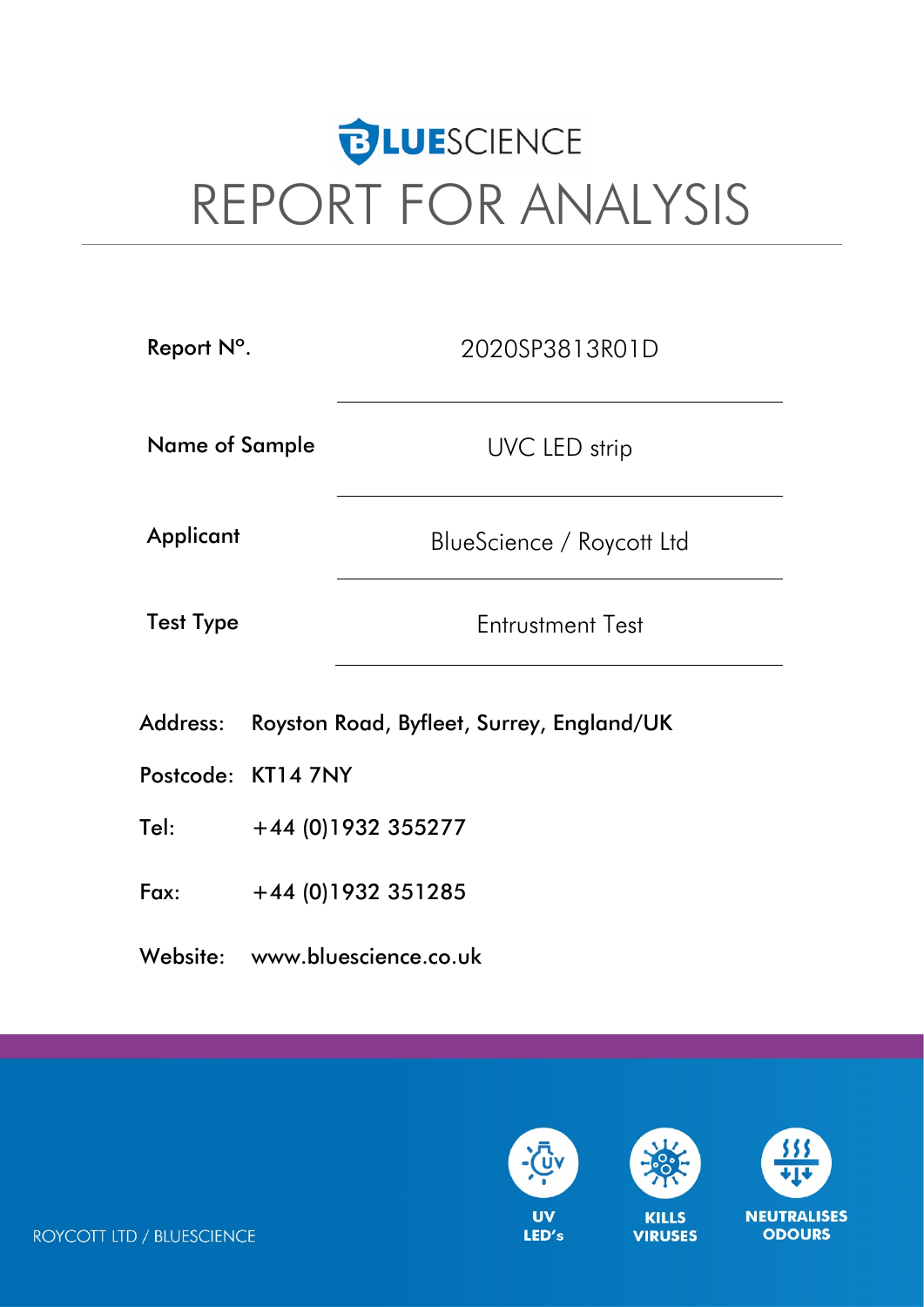

## REPORT FOR ANALYSIS

(Report Nº): 2020SP13813R01D (Verification Code): 26943175

| Name of Sample                     | UVC LED strip                                                                                                  | <b>Test Type</b>            | <b>Entrustment Test</b>                                                    |  |  |  |  |
|------------------------------------|----------------------------------------------------------------------------------------------------------------|-----------------------------|----------------------------------------------------------------------------|--|--|--|--|
| Applicant                          | BlueScience                                                                                                    | Address                     | 100 Royston Road,<br>Byfleet, Surrey,<br><b>KT14 7NY</b><br>United Kingdom |  |  |  |  |
| Sample Source                      | Submitted for Testing by the<br><b>Applicant Supplier</b>                                                      | Sample<br>Quantity          | 1 One                                                                      |  |  |  |  |
| Spec and Lot Nº<br>of Sample       | STSN-60UVC3535-24V                                                                                             | State and<br>Characteristic | Machine                                                                    |  |  |  |  |
| Sample Received<br>Date            | 2020-12-15                                                                                                     | Completion<br>Date          | 2020-12-26                                                                 |  |  |  |  |
| <b>Test Standard</b><br>and Method | Technical Standard for Disinfection (Ministry of Health, Edition 2002), section<br>$2 - 2.1.5.4$               |                             |                                                                            |  |  |  |  |
| Item Tested                        | Sterilization and disinfection equipment disinfection efficacy test: UV lamp.                                  |                             |                                                                            |  |  |  |  |
| <b>Test Conclusion</b>             | The test data of the sample(s) is attached to the page(s) of this report.<br>Issue Date: 2021-01-11<br>SCIENCE |                             |                                                                            |  |  |  |  |
| Remarks                            | đ                                                                                                              |                             |                                                                            |  |  |  |  |
|                                    |                                                                                                                |                             | <b>HONEIOS</b>                                                             |  |  |  |  |